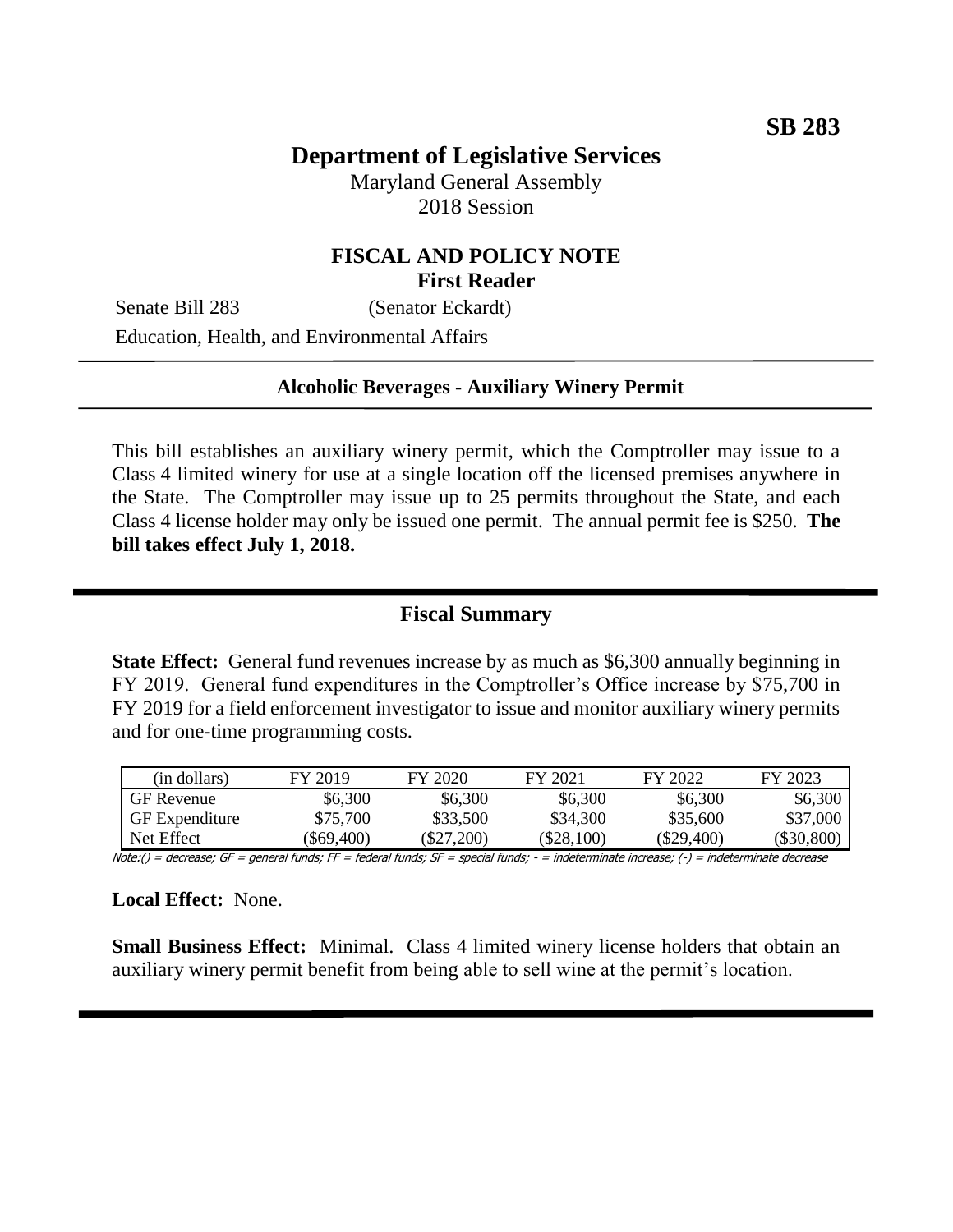### **Analysis**

**Bill Summary:** The permit authorizes the holder to exercise all privileges of a Class 4 license at the premises, except for fermenting and bottling wine or distilling and bottling pomace brandy. While selling or providing samples of wine, a permit holder must have an agent present who is certified by an approved alcohol awareness program.

**Current Law:** The Comptroller may issue a winery off-site permit to a Class 4 limited winery. The permit may be used only (1) during the Montgomery County Agricultural Fair; (2) one night each week from June through November at the North Beach Friday Night Farmers' Market; (3) at an event that has, as its major purpose, an activity that is other than the sale and promotion of alcoholic beverages and for which the participation of a winery is a subordinate activity; (4) at farmers' markets that are listed on the Farmers' Market Directory of the Maryland Department of Agriculture; and (5) at a wine festival that has, as its primary purpose, the promotion of Maryland wine and is authorized by the Comptroller.

**Background:** In February 2018, there were 93 Class 4 limited winery licenses issued in the State.

**State Revenues:** General fund revenues increase by \$250 for each auxiliary winery permit issued. If 25 Class 4 license holders obtain a permit, general fund revenues would increase by \$6,250 annually.

**State Expenditures:** General fund expenditures increase by \$75,671 in fiscal 2019, which accounts for the bill's July 1, 2018 effective date. This estimate reflects the cost of hiring one half-time field enforcement officer within the Comptroller's Office to issue and monitor the new permits. It includes a one-time expenditure increase of \$38,000 in fiscal 2019 to create new permit forms and make reporting changes. It also includes a salary, fringe benefits, one-time start-up costs, and ongoing operating expenses.

| Position                                | $0.5^{\circ}$ |
|-----------------------------------------|---------------|
| Salary and Fringe Benefits              | \$32,468      |
| <b>IT</b> Expenses                      | 38,000        |
| <b>Operating Expenses</b>               | 5,203         |
| <b>Total FY 2018 State Expenditures</b> | \$75,671      |

Future year expenditures reflect annual increases and employee turnover, as well as annual increases in ongoing operating expenses.